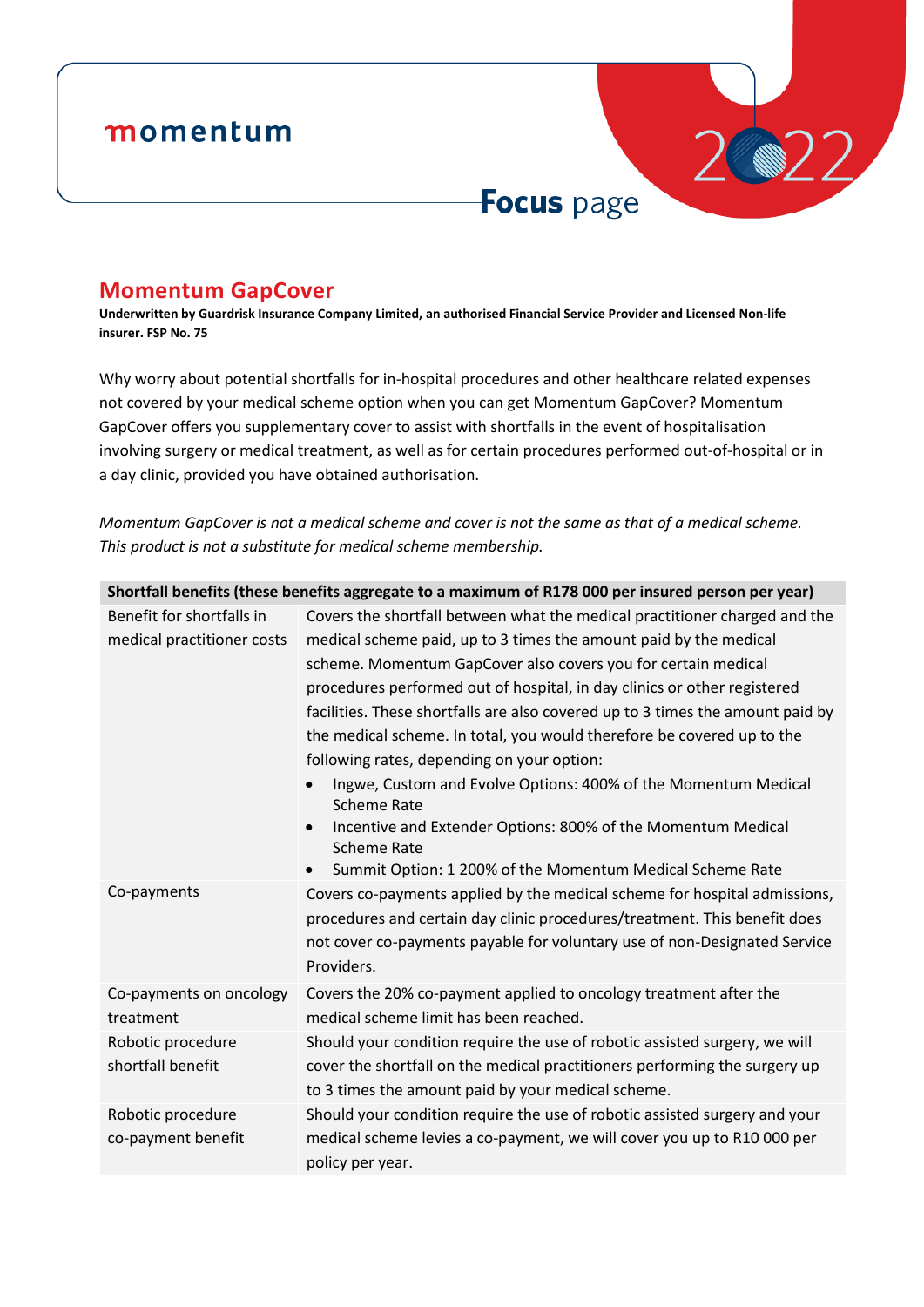| <b>Shortfall benefits (continued)</b>                                 |                                                                                                                                                                                                                                                                                                                                                                                                                                                                                                                                          |  |  |  |
|-----------------------------------------------------------------------|------------------------------------------------------------------------------------------------------------------------------------------------------------------------------------------------------------------------------------------------------------------------------------------------------------------------------------------------------------------------------------------------------------------------------------------------------------------------------------------------------------------------------------------|--|--|--|
| Casualty benefit                                                      | Covers casualty fees associated with admissions to the emergency room, at<br>a registered hospital casualty facility, due to a medical emergency and an<br>accident.<br>Limited to five casualty visits and up to R20 000 per policy per calendar year.<br>Three of these casualty ward visits may be used in an emergency only, for a                                                                                                                                                                                                   |  |  |  |
|                                                                       | dependant that is five years old or less.<br>The emergency only benefit will be limited to R3 000 and will accumulate to<br>your five claim events and R20 000 annual benefit limit.                                                                                                                                                                                                                                                                                                                                                     |  |  |  |
| Internal prosthesis<br>shortfall benefit                              | Covers shortfalls on internal prosthesis costs, up to a maximum amount of<br>R30 000 per policy per year. Stents and pacemakers are covered up to a<br>sub-limit of R6 000 per claim event. This sub-limit is subject to the overall<br>policy limit of R30 000.                                                                                                                                                                                                                                                                         |  |  |  |
| Assist benefits (these benefits do not aggregate to the R178 000 cap) |                                                                                                                                                                                                                                                                                                                                                                                                                                                                                                                                          |  |  |  |
| <b>Cancer Assist benefit</b>                                          | If you are diagnosed for the first time with minimum stage two, local and<br>malignant cancer, we will pay you R5 000.<br>If, however, you are diagnosed with minimum stage two, regional and<br>malignant cancer, we will pay you R20 000.<br>If, after receiving the R20 000 benefit, your medical scheme pays more than<br>R200 000 for the cost of your oncology treatment within 12 months of your<br>diagnosis, we will pay you a further R15 000.<br>This benefit is payable once in a lifetime per person covered on the policy. |  |  |  |
| <b>Breast reconstruction</b><br>benefit for non-affected<br>breast    | Should you be diagnosed with breast cancer and require cosmetic breast<br>reconstruction for the non-affected breast due to a mastectomy, we will<br>provide assistance cover of R15 000 per policy per year. This can be used to<br>recover the costs incurred for the treatment or related to the treatment.                                                                                                                                                                                                                           |  |  |  |
| Accident Assist benefit                                               | Benefit of R55 000 payable for death or permanent disability due to an<br>accident. Subject to one claim per insured per lifetime.                                                                                                                                                                                                                                                                                                                                                                                                       |  |  |  |
| Violent crime benefit                                                 | If you or a dependant successfully claims the Accident Assist benefit and the<br>claim event was due to a violent crime, we will double the amount that we<br>pay to R110 000.                                                                                                                                                                                                                                                                                                                                                           |  |  |  |
| Premium waiver benefit                                                | If you or a dependant who pays the monthly premium due on this policy<br>dies or becomes permanently and totally disabled as a result of an accident<br>while covered under this policy, we will assist your dependants in covering<br>the cost of their monthly medical scheme contributions and gap cover<br>premium by paying them the equivalent of R6 000 per month for 6 months.<br>The full amount of R36 000 will be paid upfront and not over the 6-month<br>period.                                                            |  |  |  |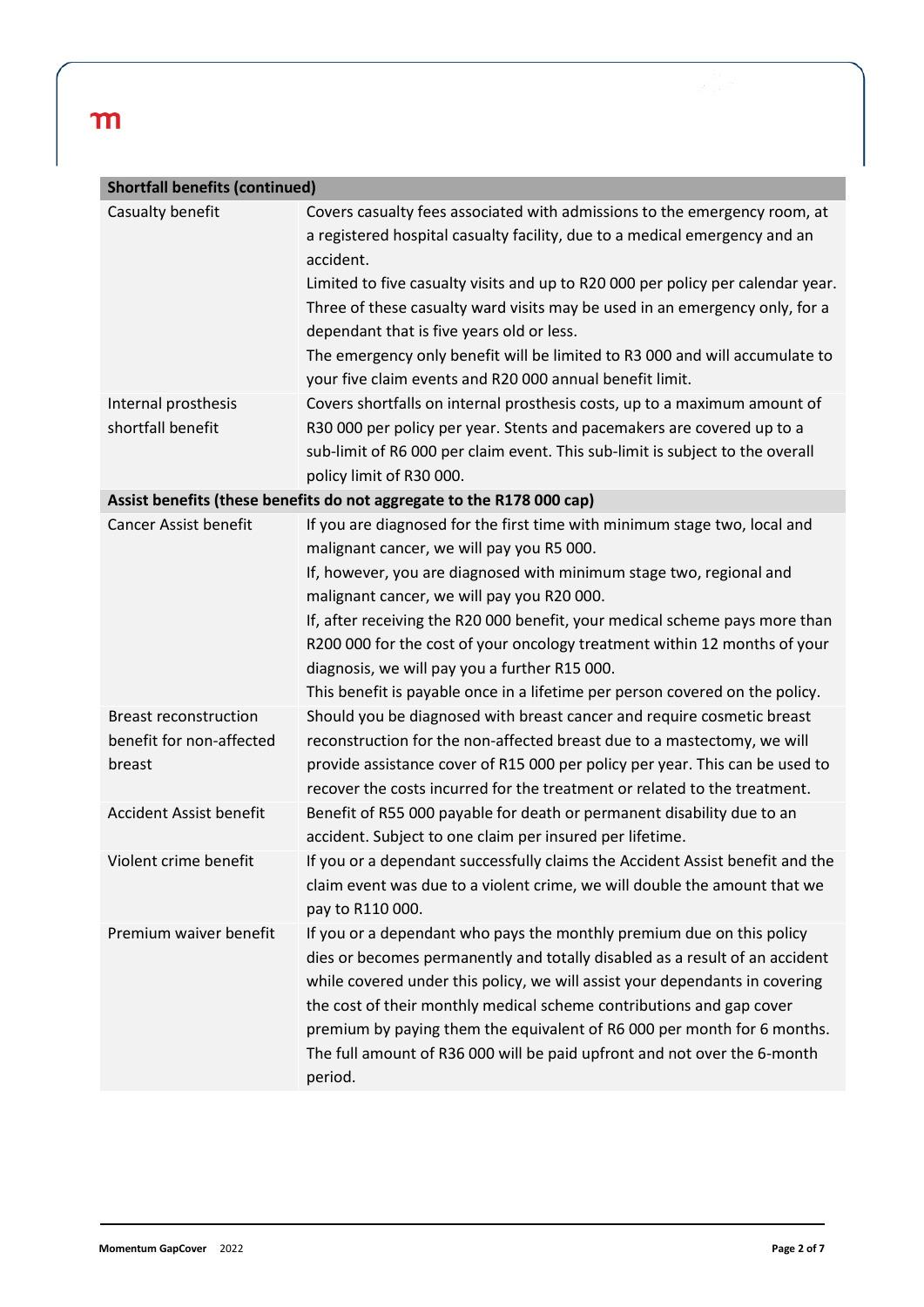| <b>Assist benefits (continued)</b> |                                                                             |
|------------------------------------|-----------------------------------------------------------------------------|
| Benefit for trauma and             | If you are a victim of, or witness to, an act of violence or a traumatic    |
| bereavement counselling            | accident, or you suffer the loss of an immediate family member, we will pay |
| benefit                            | you a fixed amount of R800 per session for any trauma or bereavement        |
|                                    | counselling fees, limited to R30 000 per policy per year.                   |
| Baby bump benefit                  | If you fall pregnant while covered on the policy, we will pay you a upfront |
|                                    | amount of R2 000 to assist you with any unexpected costs.                   |

Please note that you may only apply for Momentum GapCover if you are a member of Momentum Medical Scheme.

#### **Premiums**

| < 30 (Millennial GapCover) | R <sub>203</sub> |
|----------------------------|------------------|
| <42                        | R329             |
| >42                        | R465             |
| >65                        | R586             |

Rates are per policy per month. No dependants may be added to Momentum GapCover if the principal insured is over 65, or on Millennial GapCover.

#### **Quotes for employer groups**

Premiums for groups of more than 20 members that are not covered on another gap provider will be calculated based on the demographics of the group. We take into account the average age of the group, the number of members and whether membership is voluntary or compulsory.

If the group is more than 20 members and covered on another gap provider, we will require a minimum of 3 years loss ratio or average claim spend per member per month.

#### **Waiting periods**

#### **Individuals or groups under 20 members**

- 3-month general waiting period applies to all claims
- 9-month waiting period applies to any pre-existing physical defect, injury, disease, illness or medical condition for which medical advice, diagnosis, care or treatment was recommended or received within the past 12 months
- 12-month waiting period applies to:
	- Cancer: where an insured has received or was recommended for medical advice, diagnosis, care or treatment for cancer of any type in the past 12 months
	- Birth or pregnancy: where an insured has given birth within the past 12 months or is currently pregnant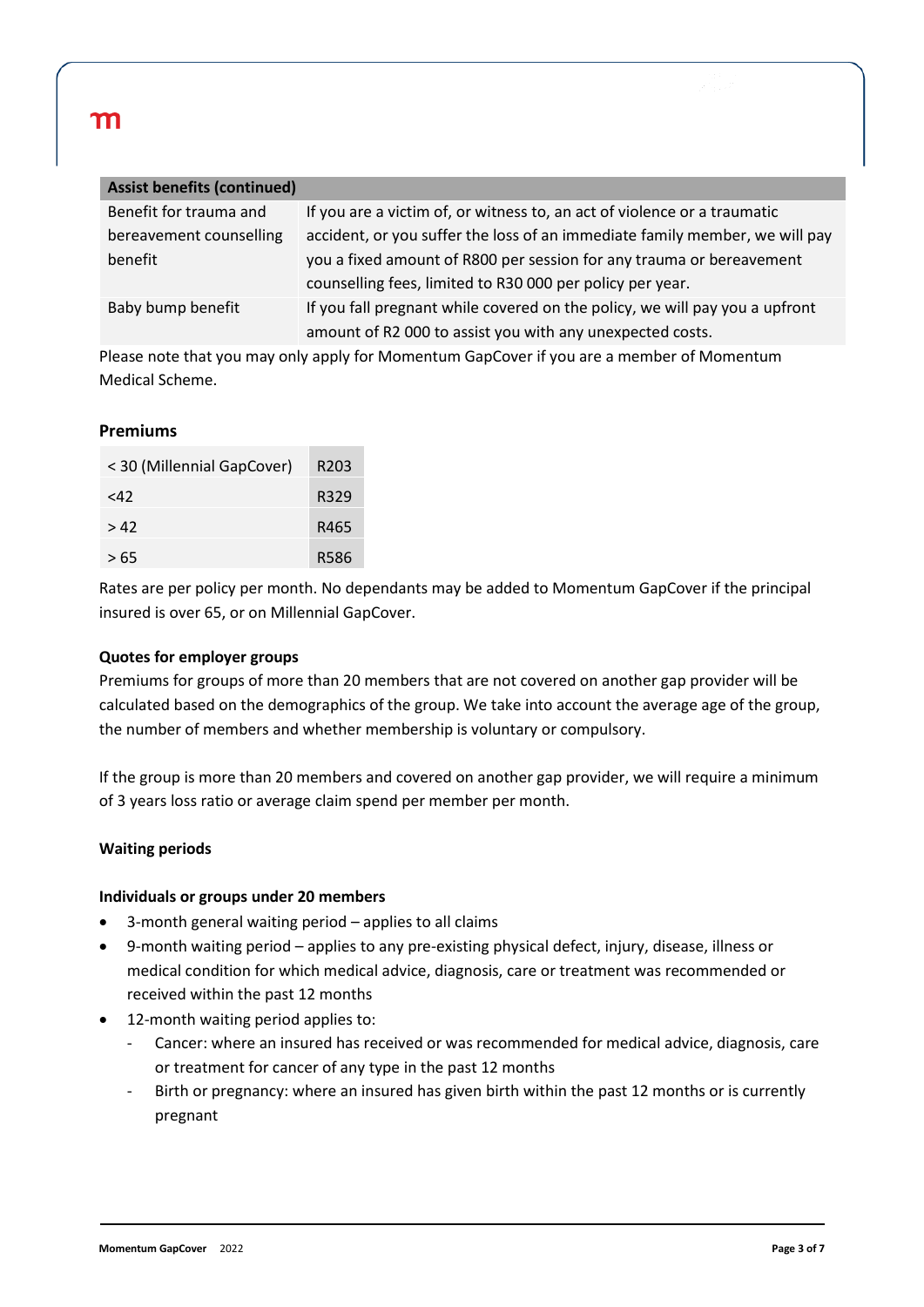#### **Voluntary groups over 20 members**

- No 3-month general waiting period will apply
- 9-month waiting period: applies to pre-existing conditions
- 12-month waiting period: applies to cancer of any type, pregnancy and birth

#### **Compulsory groups over 20 members – all waiting periods will be waived**

- 3-month general waiting period: not applicable
- 9-month waiting period for pre-existing conditions: not applicable
- 12-month waiting period: not applicable

#### **How to claim**

Momentum GapCover shortfall claims are processed seamlessly. This means that our system will automatically pick up any potential GapCover claims without you having to complete a claim form or submit documentation. We will notify you of the potential gap cover claim and shortly thereafter we will let you know the outcome of the claim.

Our seamless claims process works with the following claims:

- Shortfall for medical practitioners for in-hospital procedures
- Co-payments
- Oncology co-payments
- Internal prosthesis
- Casualty benefit
- Baby bump benefit

If you are claiming for one of the following Assist benefits, you will need to submit a claim form to provide us with additional information:

- Cancer Assist pay-out for cancer diagnosis
- Accidental death/disability
- Violent crime
- Premium waiver
- Trauma counselling

#### **We cover these out-of-hospital/day clinic procedures**

Below is a list of all the out-of-hospital/day clinic procedures we will cover:

- Urology Circumcision (due to medical necessity), cystoscopy, orchidopexy, prostate biopsy, vasectomy
- Ear, nose, throat Adenoidectomy, direct laryngoscopy, grommets, myringotomy, sinus surgery and tonsillectomy
- Orthopaedic Arthroscopy, bunionectomy, carpal tunnel release, ganglion surgery
- Radiology CAT, MRI and PET scans, nuclear radiology, varicose vein removal, x-rays
- Gastro-intestinal Closure of colostomy, colonoscopy, endoscopy, gastroscopy, laparoscopy, oesophagoscopy, haemorrhoidectomy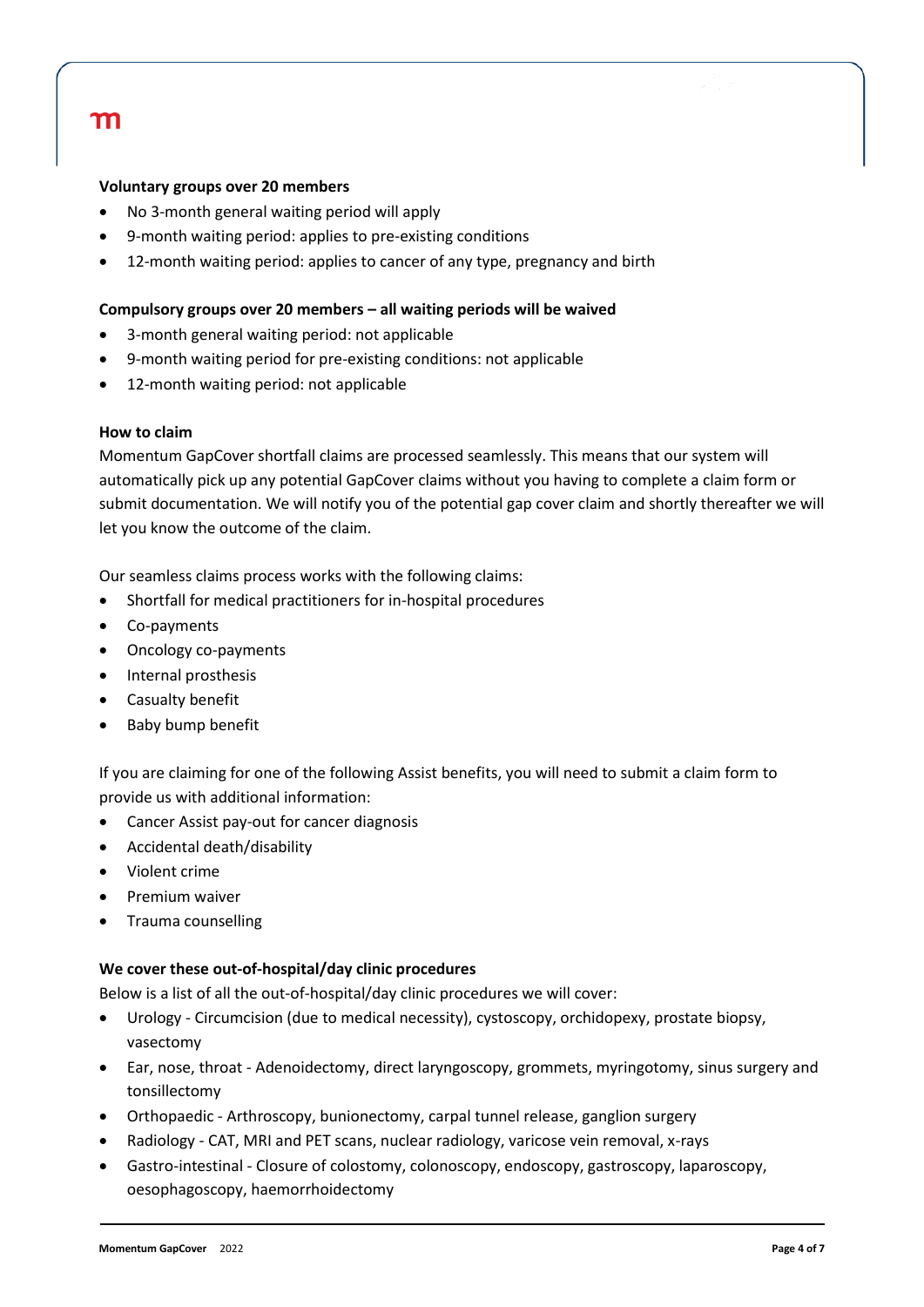- Gynaecology Cervical laser ablation, dilatation and curettage, hysteroscopy, tubal ligation
- Cardiovascular Coronary angioplasty and angiogram
- Ophthalmology Cataract removal, pterygium removal, trabeculectomy
- General surgery Hernia repairs and certain biopsies
- Obstetrics Childbirth in a non-hospital setting
- Oncology Chemotherapy and radiotherapy
- Renal Kidney dialysis

#### **What we do not cover**

#### **Medical expense shortfall benefit**

- Shortfalls where your medical scheme has not paid the first portion of costs
- Hospital and day clinic fees including theatre charges, ward charges or any other hospital or day clinic costs
- Pre-admission or out-of-hospital consultation costs
- Materials or medication used during a procedure
- Dental implants
- Appliances (wheelchairs, crutches, braces, etc)
- Out-of-hospital dental procedures
- Home and private nursing
- Procedures for cosmetic purposes
- Exploratory procedures such as blood tests, pap smears, ultrasounds, etc
- Procedures that are paid for by your medical scheme on an exception or ex-gratia basis
- Procedures performed specifically for the treatment of obesity
- Any costs levied as a direct result of the patient's Body Mass Index (BMI) or bodily weight
- Hospice or step-down facilities
- Medical examinations performed annually or routinely such as pap smears, annual check-ups, etc
- Procedures performed with the use of robotic machinery
- Anxiety disorders, mood disorders, psychotic disorders, dementias and eating disorders
- Transportation costs (including resuscitation) in an emergency vehicle or aircraft and emergency medical service costs
- Auxiliary or para medical services (speech therapists, audiologists, physiotherapists, etc)

#### **Oncology co-payment benefit**

• Co-payments applied for undergoing treatment with a non-Designated Service Provider

#### **Internal prosthesis shortfall benefit**

- Shortfalls where your medical scheme has not paid the first portion of costs
- External prostheses or dental implants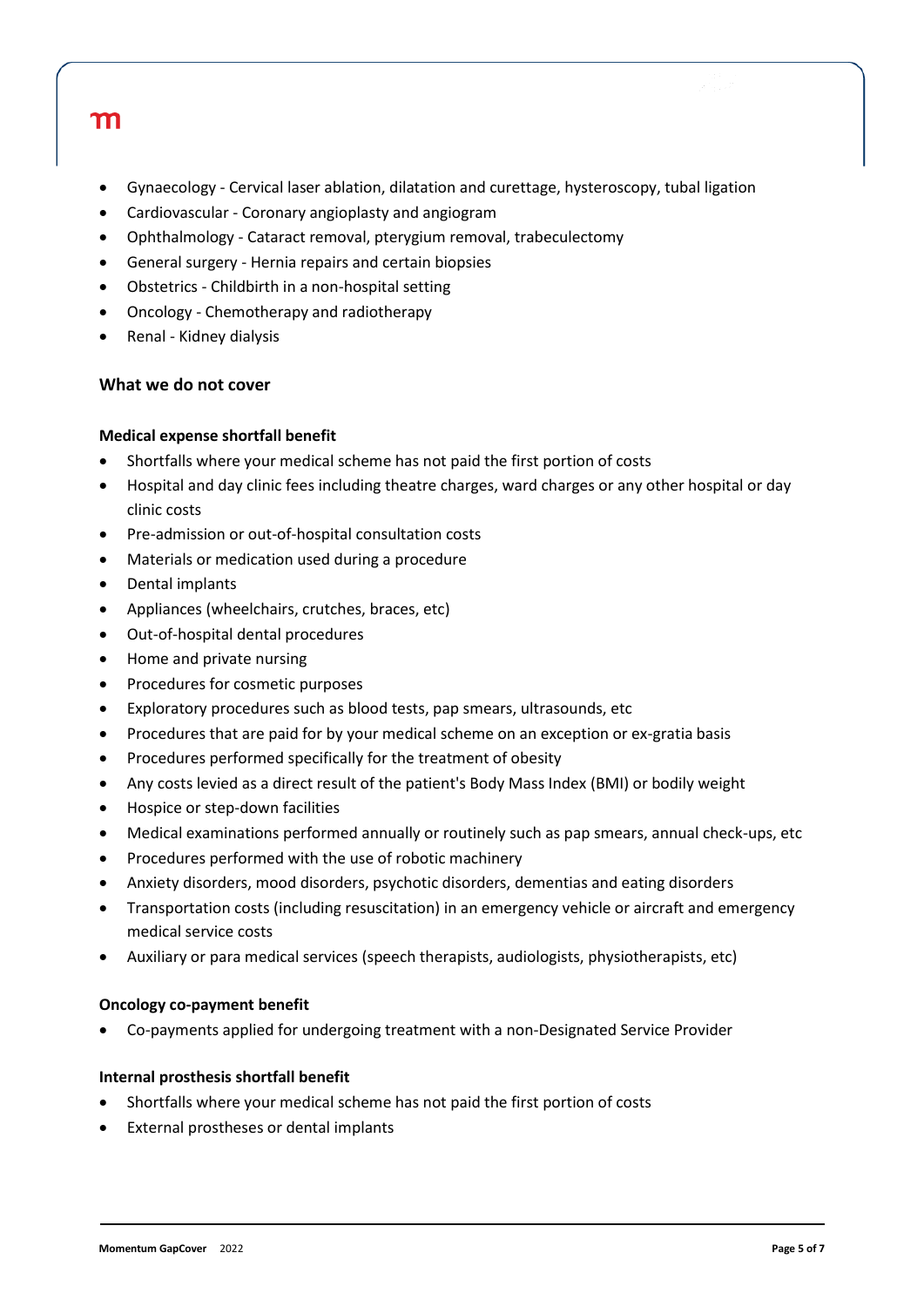#### **Casualty benefit**

- Elective procedures undertaken at a casualty ward
- Casualty ward visits due to illness for children 6 years and older

#### **Benefit for first time cancer diagnosis**

- Any diagnosis which does not meet the minimum criteria for eligibility of the benefit
- Any diagnosis which is not a first-time diagnosis
- All skin cancers

#### **Benefit for accidental death or accidental permanent and total disablement**

- Death or permanent and total disablement not directly due to an accident as defined in the policy
- Disability which is not total and permanent as defined in the policy

#### **Benefit for accidental death or accidental permanent and total disablement due to a violent crime**

- Death or permanent and total disablement which is not directly due to a violent crime as defined in the policy
- Disability which is not total and permanent as defined in the policy

#### **Premium waiver benefit for accidental death or accidental permanent and total disablement due to an accident**

- Death or permanent and total disablement not directly due to an accident as defined in the policy
- Disability which is not total and permanent as defined in the policy

#### **Benefit for trauma or bereavement counselling**

- Any counselling that is not related to an act of violence or a traumatic accident
- Any counselling not undertaken by a counsellor as defined in the policy
- Counselling for the death of a family member not defined in our policy wording

#### **Baby Bump benefit**

**•** Any pregnancy that is not confirmed by the specific criteria set out in the policy

#### **General exclusions**

We do not cover any claims that arise from the below events:

- Participation in war, invasion, terrorist activity, rebellion, active military duty, police duty, police reservist duty, civil commotion, labour disturbances, riot, strike or the activities of locked out workers
- Nuclear weapons, nuclear material, ionising radiation or contamination by radioactivity from any nuclear fuel or from any nuclear waste from the burning of nuclear fuel, including any self-sustaining process of nuclear fission (the splitting of an atomic nucleus into small parts)
- Taking of any legal drug unless it has been prescribed by a registered medical practitioner (other than you) and you are following the instructions of the medical practitioner in your taking of the drug
- Taking of any illegal drug
- Illegal behaviour or as a result of breaking any law of the Republic of South Africa